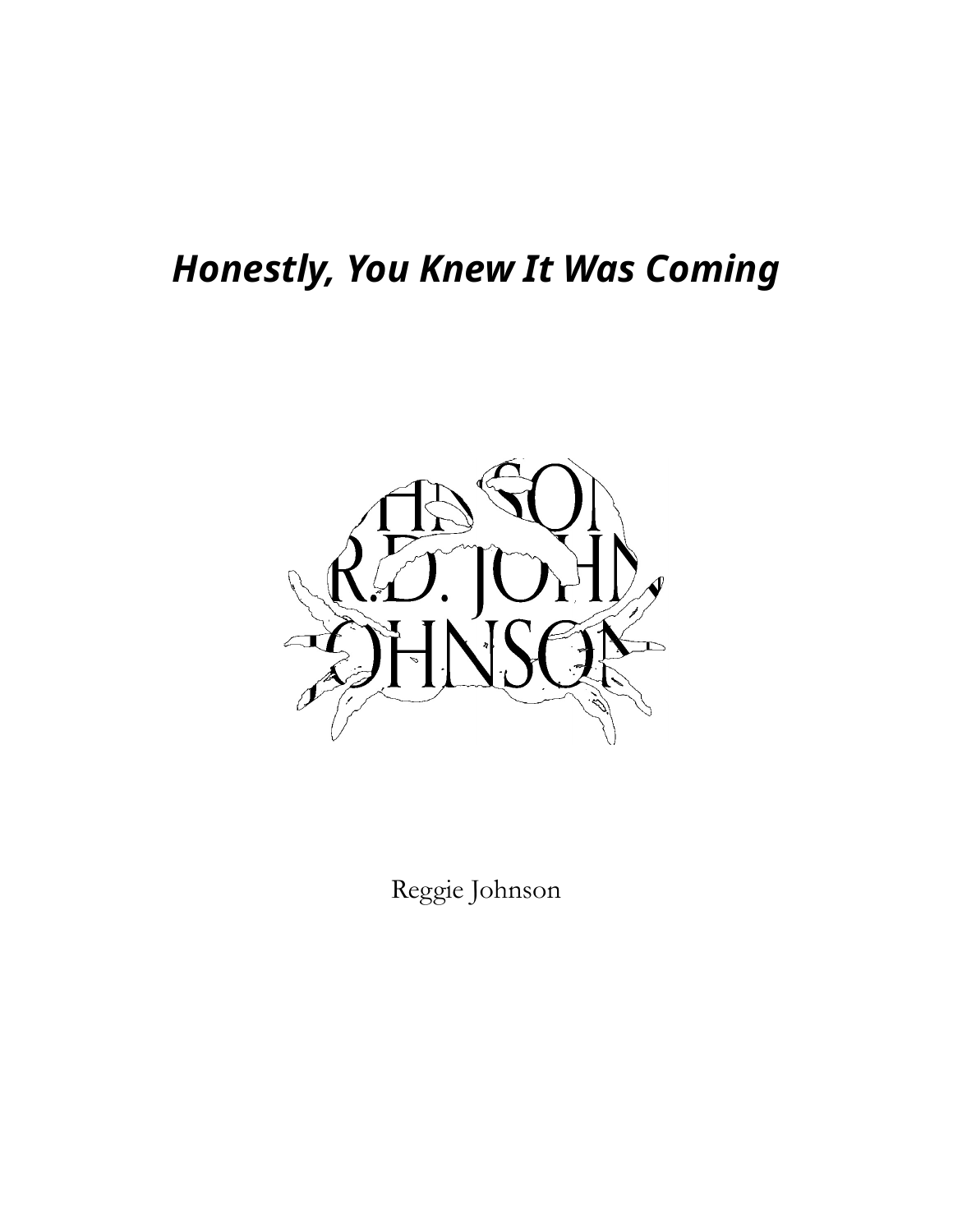Copyright © 2022 Reggie Johnson

Cover Design by: Reggie Johnson

All rights reserved. No part of this publication may be reproduced, distributed, or conveyed without the permission of the publisher.

First printing 2022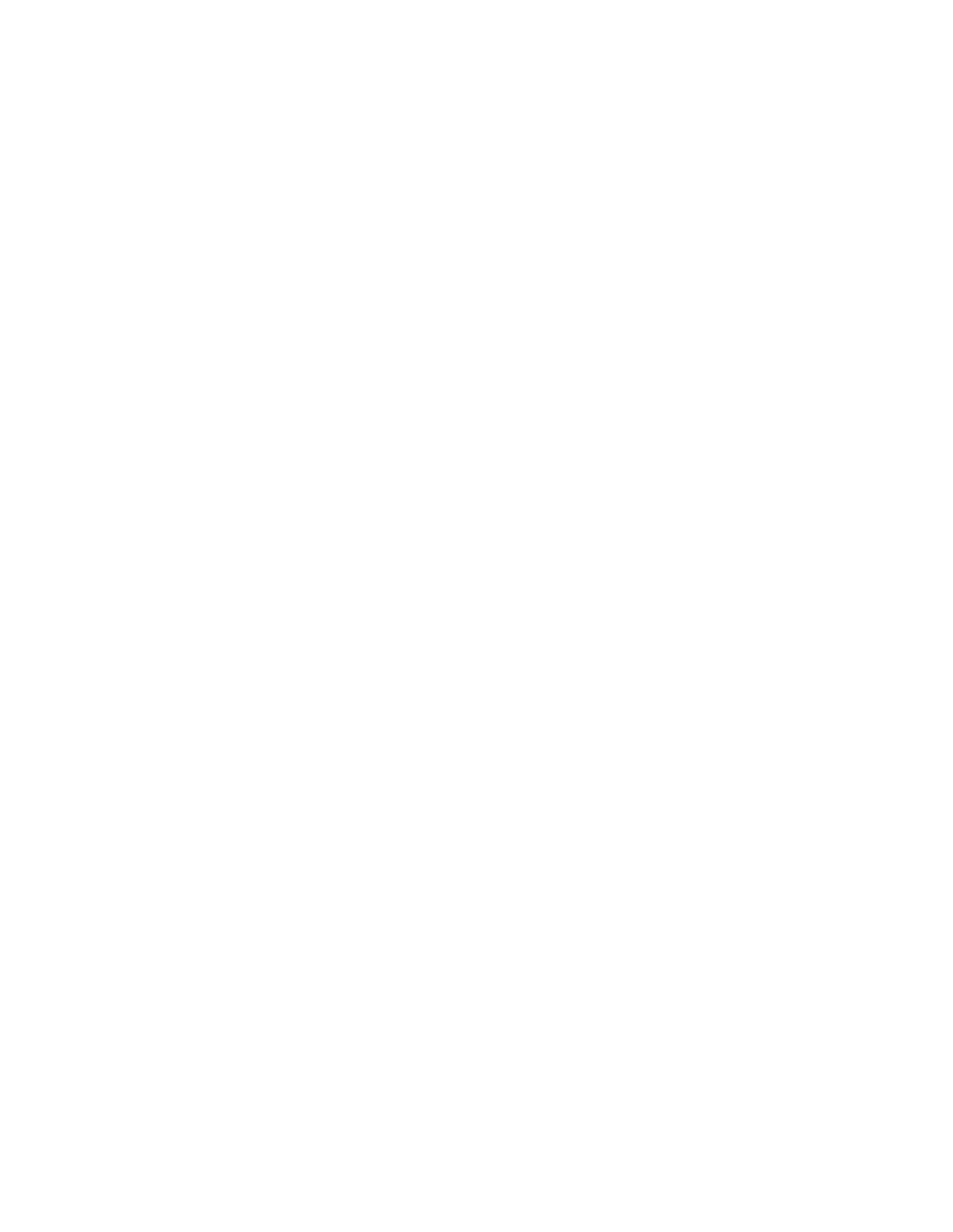## **Sticky**

The Apple Watch only thing that watches me My big & little hand are always on time Some people been becoming variants We been drifting on different timelines Some people tried to coach me And ended up on the sidelines And I'm seeing certain people just Aren't fitting into my guidelines

When things get sticky I refer to my notes As I reminder I've become one of the greatest to ever do it Ever since I was a 9er 1999 might have been for Prince But back then, I became a king That pen and paper been in union ever since Where's the wedding ring?

> Some of the best men Turned out to be groomsmen Just to fill the party Create the illusion Yet no one grooming me

We not sweeping things under the rug You not brooming me And I just sit back and laugh like you a cartoon to me Goblins in my area but what's a goon to me You want this heat? It's coming soon You'll see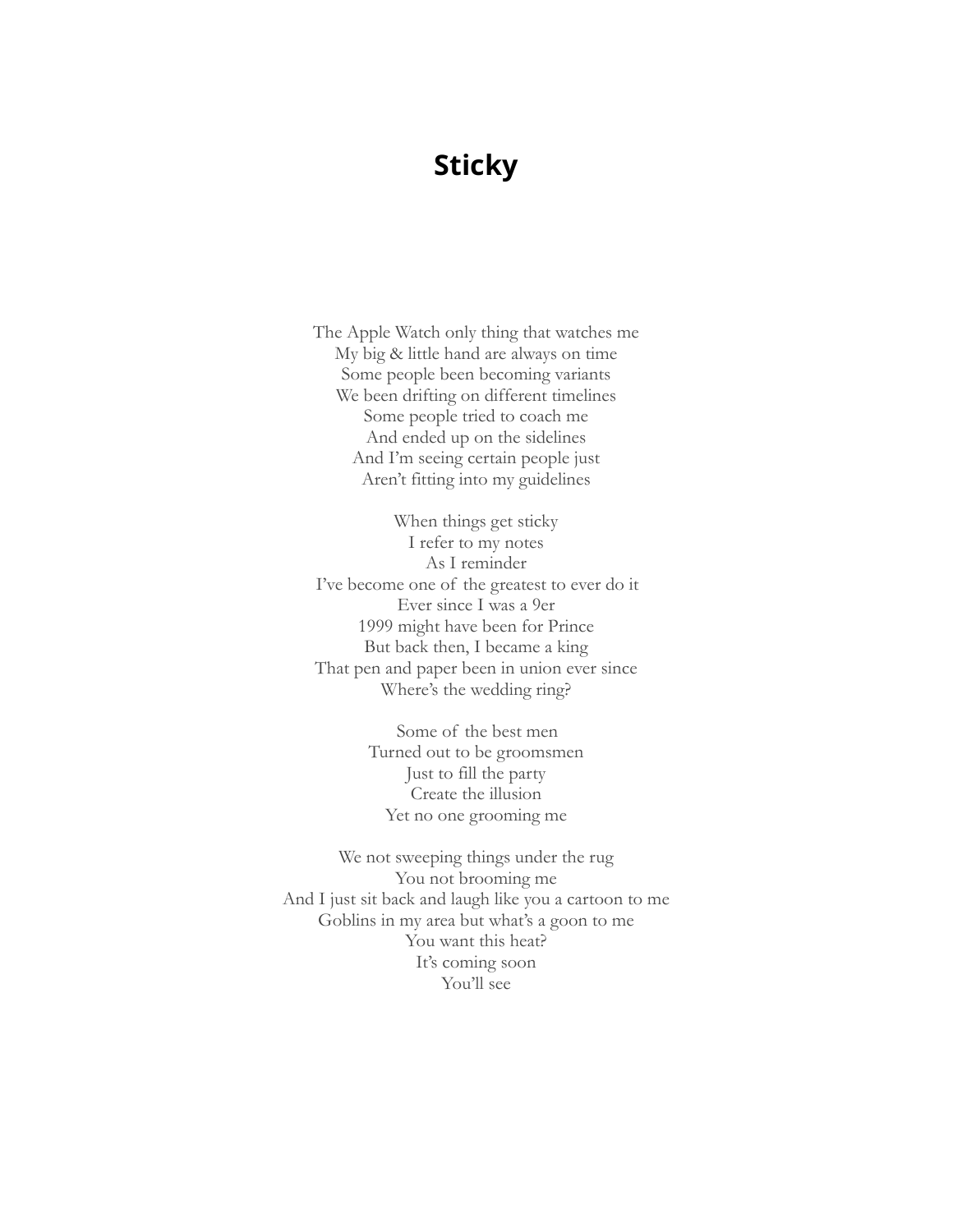## **Texts**

See

An apple a day Keeps the pain away Then why the fuck your texts go green All that's doing is calling out your emotions And now, you'll feel seen Now I'm mean Now it's obscene Now you feel that I'm a hasbeen

Old school Nicki That's why I was always attracted to you Our interests were similar I was always distracted by you You add happiness to my life Never subtracted by you

Don't like to put it all out there via text No, I will never treat you like I was done by my ex No, I will never leave you feeling perplexed No, I will never treat you like I'm already onto the next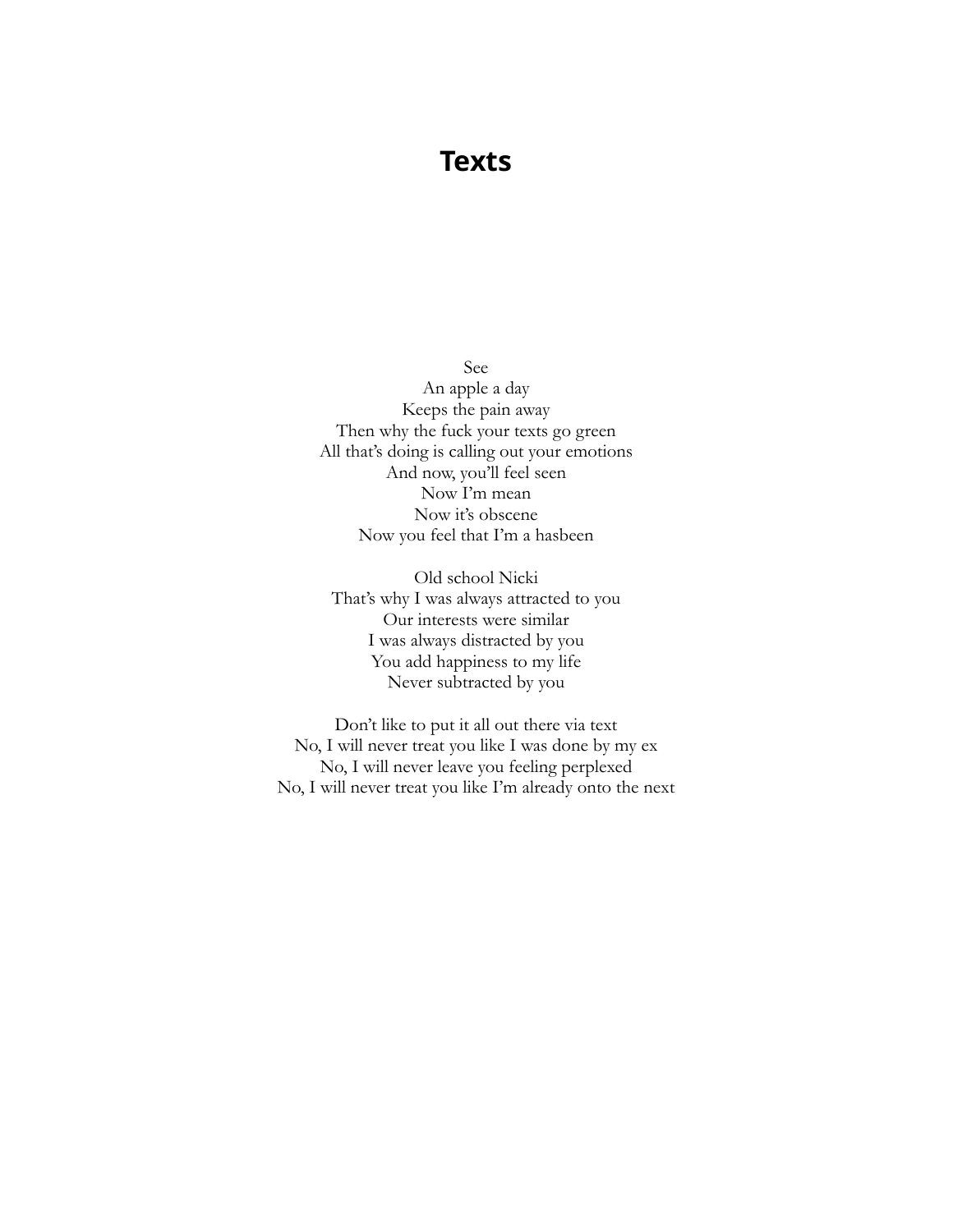### **Keeper**

You told me you was a keeper And you ended up being a loss Spent hours on your affection And look at the cost My heart is invaluable Not meant to be tossed Around and around Playing playground games On a merry go round But I'm a slide on to the next Once I figure out the swing of things You used to say I was a man of many things No just a man with many feelings And when I feel myself get hurt I move on and focus on healing Been Logan over here I just happened not to be your X-men Not even in the same comic book Not selling on the same newsstand Honestly couldn't stan you So, I had to Lee-ve RIP to one of the most innovative people to ever do it And somehow her innovations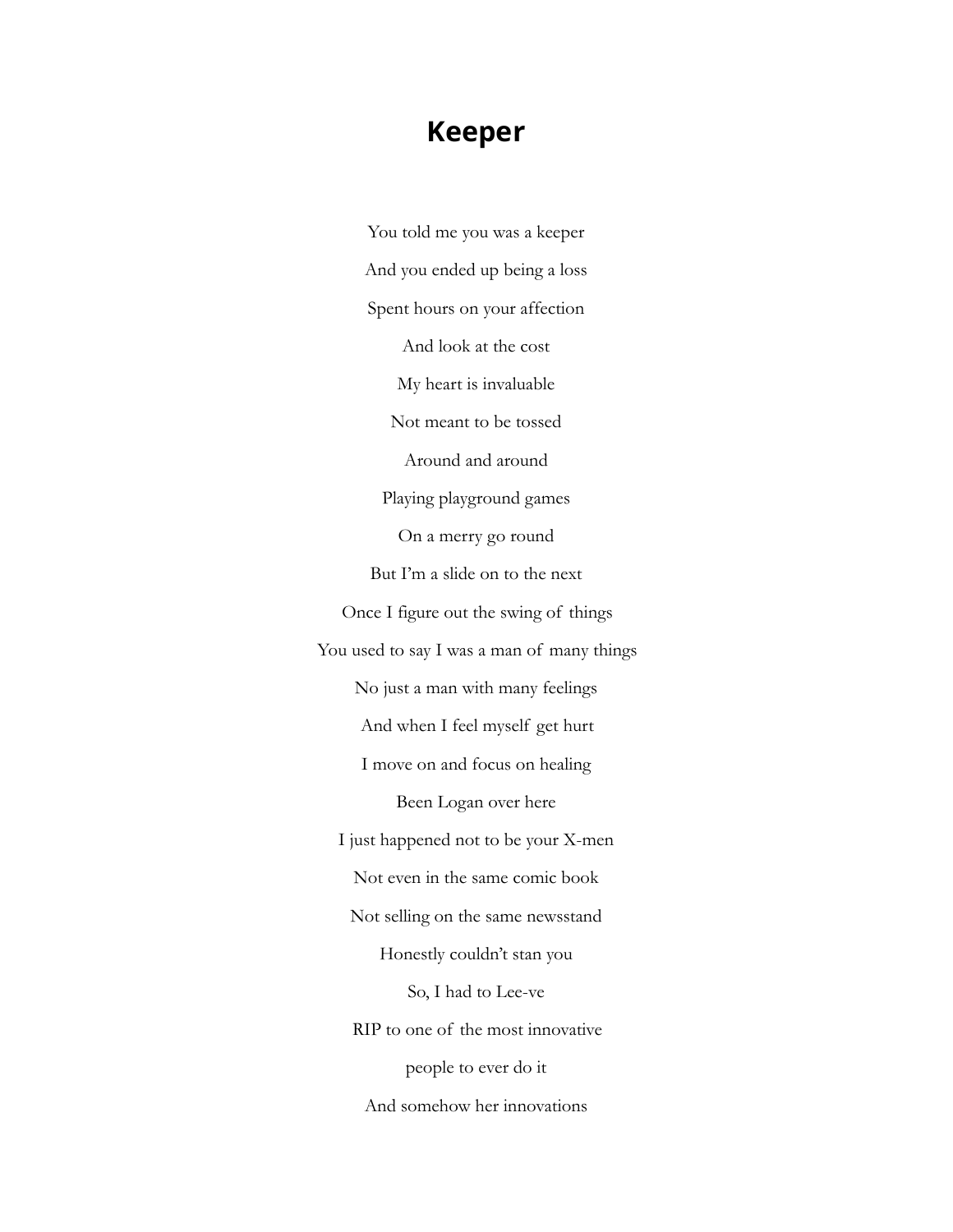were some that blew it Created this idea in your head Like a character in a comic Couldn't digest it all So bad I had to vomit The stars never aligned So, the feeling wasn't cosmic You found yourself a keeper And you was the one that lost it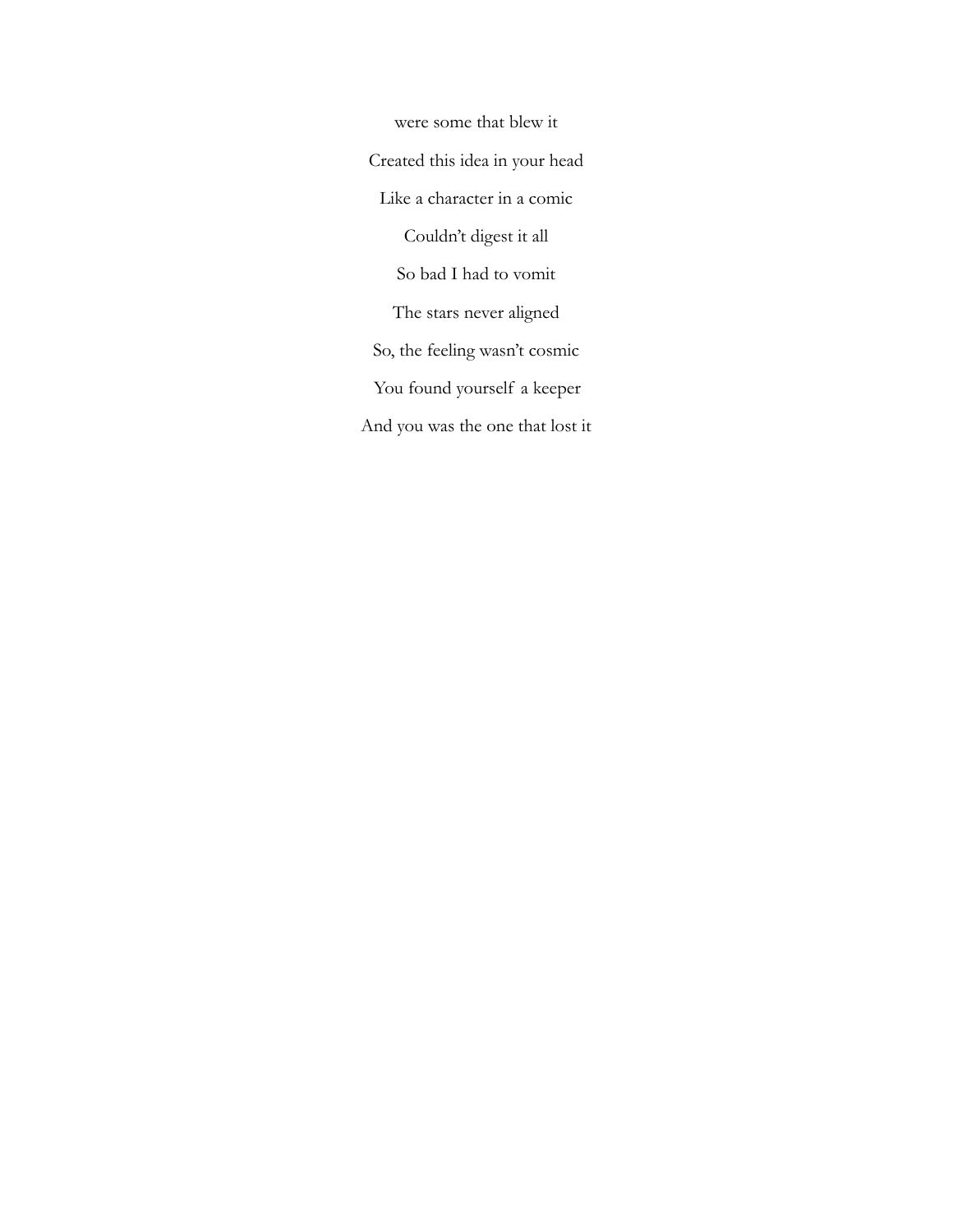#### **Currents**

Going with the flow While you going through the motions I'm already in tune with myself Cancers big on their emotions You're out of tune with your heart I can see the ripples of your heartbeat Like the ocean And here we are out of tune with each other The captions been closed and

There's not much left to say But a decision on your part Never been a Simp son anyway So, you can go find you a Bart Say I'm acting out But you didn't play your part Forgot your lines and I left you speechless Now I can see I was more than a weakness Now I'm a say few things and then leave this

Currently I'm working on how to be better Currently I'm adapting to change of the weather Currently I'm glad I have this time here for me Currently I'm realizing a few things I didn't see Currently always plotting my next move Currently you missed out being my next move Currently right now I'm just catching the currents And it's a shame a point of time you stole my heart Should've put out a warrant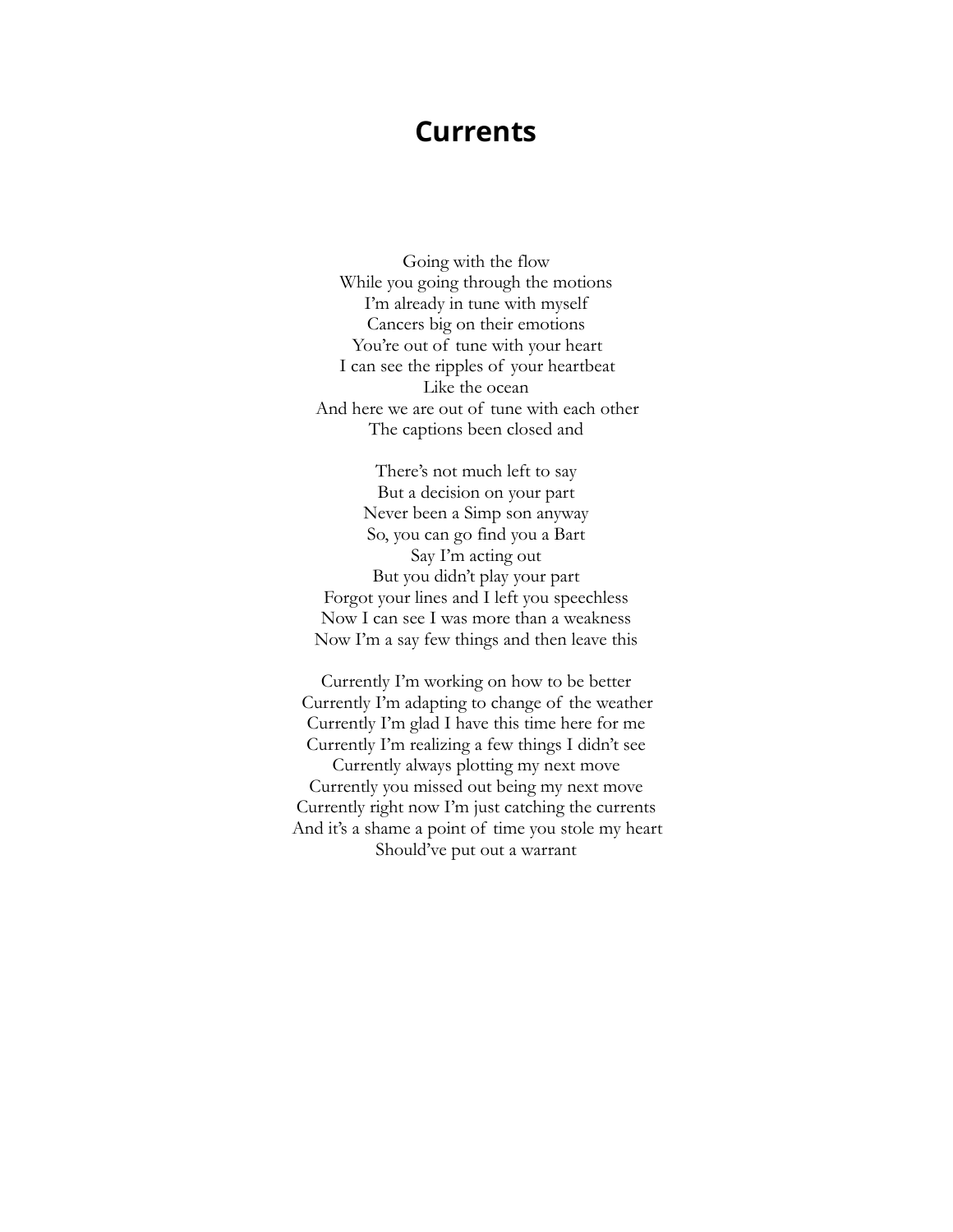# **Calling My Name, But I'm Calling You Out**

Steady calling my name But I'm calling you out You swung for the stars And all you did was struck out You struck a nerve in me That I didn't know existed And I don't know what to think The opportunity I missed it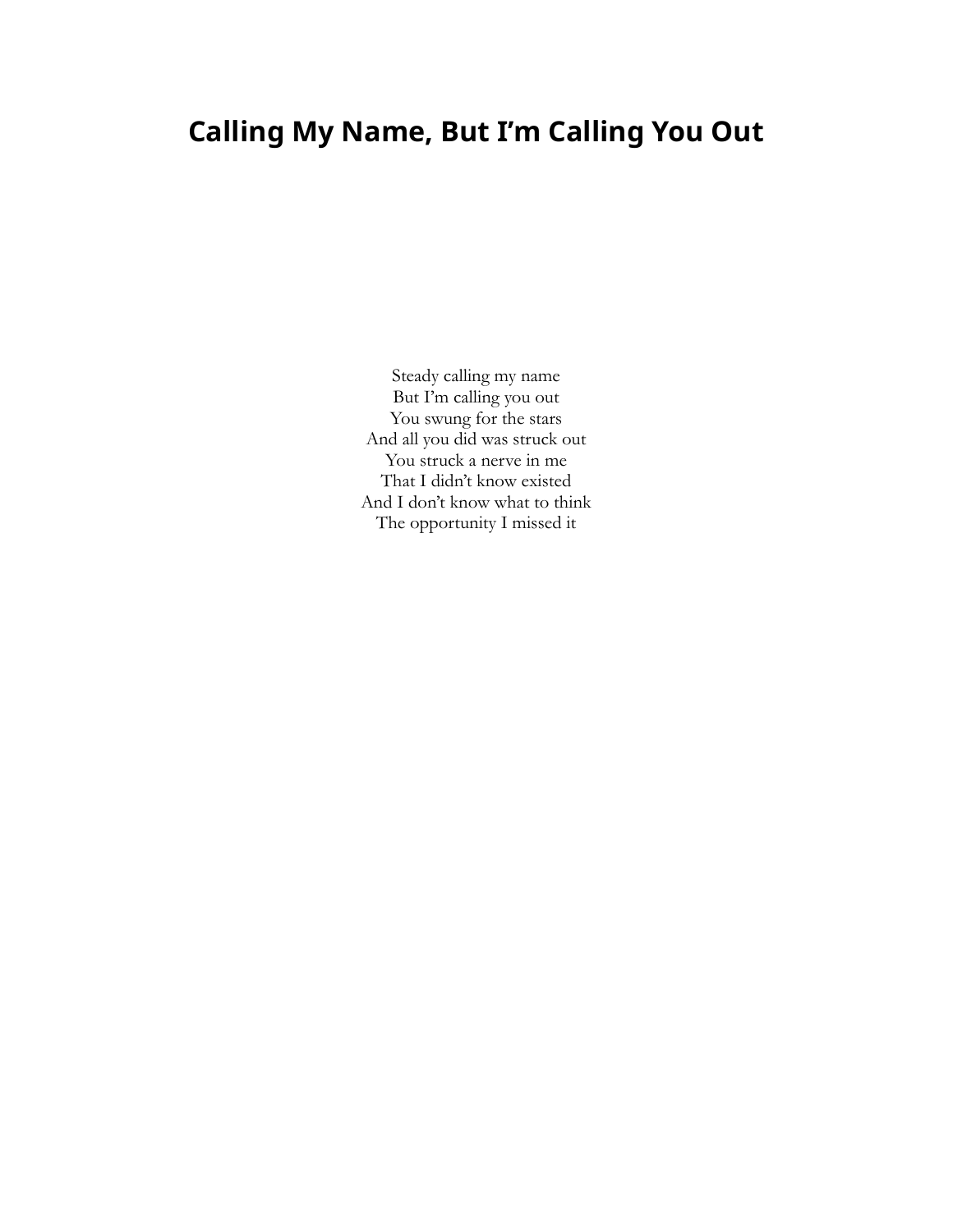### **Down Hill**

Things went down hill

And Jill it's not worth going up it for Jack Shit all you wanna do is going on the offense and attack My character but in the story, this is the part that you lack Lurking in the background and I was just waiting for react Try trying and now I can say we tried The situation born from this has lived long enough and died Running through excuses When there's nowhere hide I can't get over the fact you lied

> Don't hit me up randomly When we haven't spoken in months Years to be exact and I don't mean to be blunt I moved on from you and so I don't owe you shit If it was legit You wouldn't have quit Burning inside is a fire The one that you lit Memories of you keep burning Bit by bit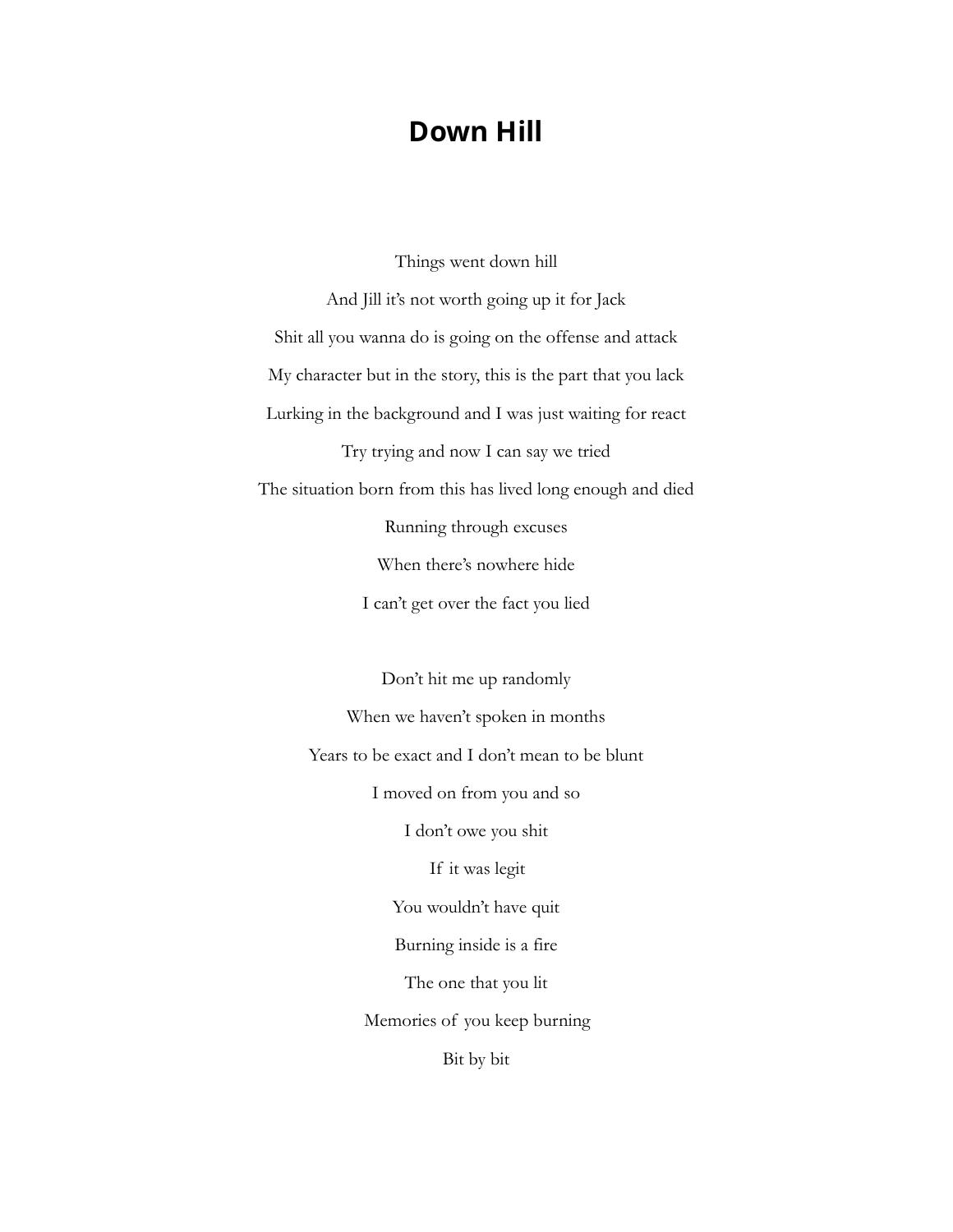## **Massive**

I've been alone in my thoughts Even with so many people in my corner Sometimes I feel like I'm backed in a corner Held up on the ropes Just with my gloves up Then life comes with the uppercut And that's where I fucked up See the ducks in a row circling Like I'm a cartoon guess it's time to grow up Life is what you make it And I make it memorable Some people enter my life like it's an interview Some people enter my life for an interlude Wouldn't be here without these people And with that I cannot lose I have lost my shit but that's part of the growing pains Focused to lose this weight and get these gains Focused to plan these trips and board these planes The extent of this adventure is massive Cannot be tamed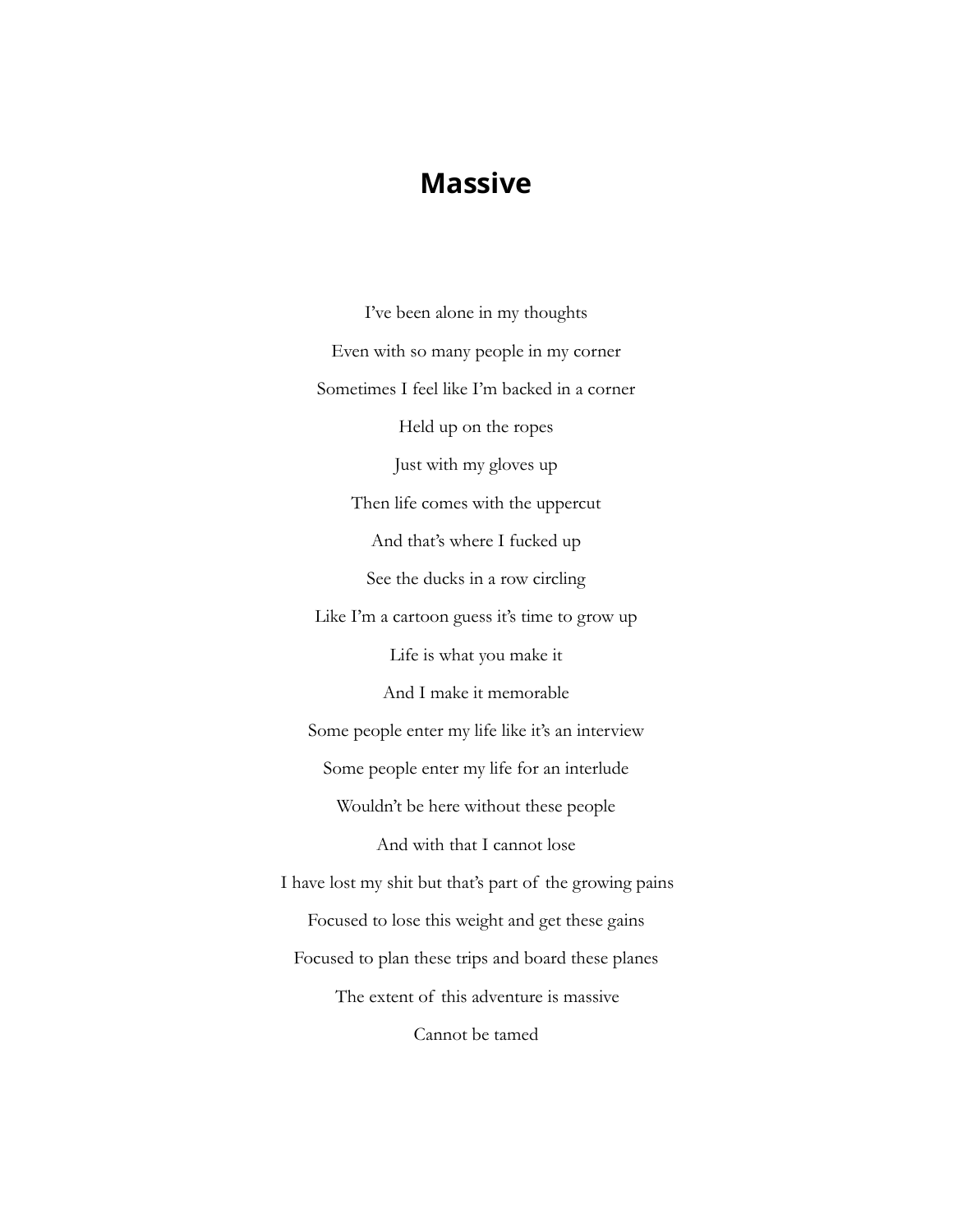# **Fall Back**

Learning to keep to myself Seems more and more appropriate People try and tele me But they don't know the scope of it Seeing what they want to see Living rent free in they head Like it's all a damn fantasy

How can you say You know what I'm feeling When I don't feel anything for you? Yes, once upon a time, I did adore you But now amongst it all, I kinda ignore you Doesn't deserve an explanation Getting better at falling back without hesitation

> Read something it's time to make peace with the past I do but it's an ongoing process Made strides and regressions I'm just here to be honest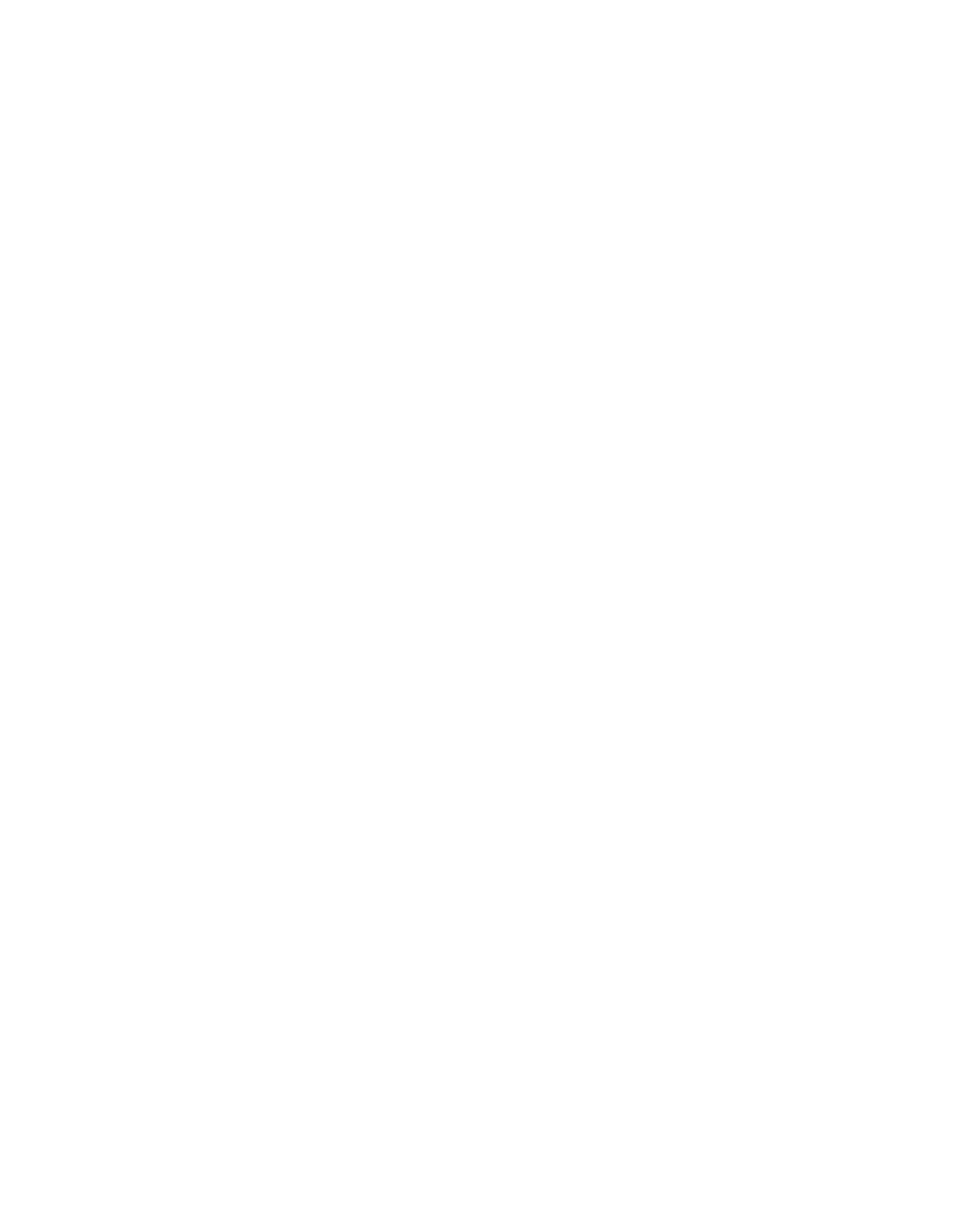#### **ACKNOWLEDGEMENTS**

'Sticky' was inspired by "Sticky", a song from Canadian rapper, Drake

'Texts' was inspired by "Texts Go Green", a song from Canadian rapper, Drake 'Keeper' was inspired by "A Keeper", a song from Canadian rapper, Drake 'Currents' was inspired by "Currents", a song from Canadian rapper, Drake 'Calling My Name, But I'm Calling You Out' was inspired by "Calling My Name", a song from Canadian rapper, Drake 'Down Hill' was inspired by "Down Hill", a song from Canadian rapper, Drake 'Massive' was inspired by "Massive", a song from Canadian rapper, Drake

'Fall Back' was inspired by "Falling Back", a song from Canadian rapper, Drake